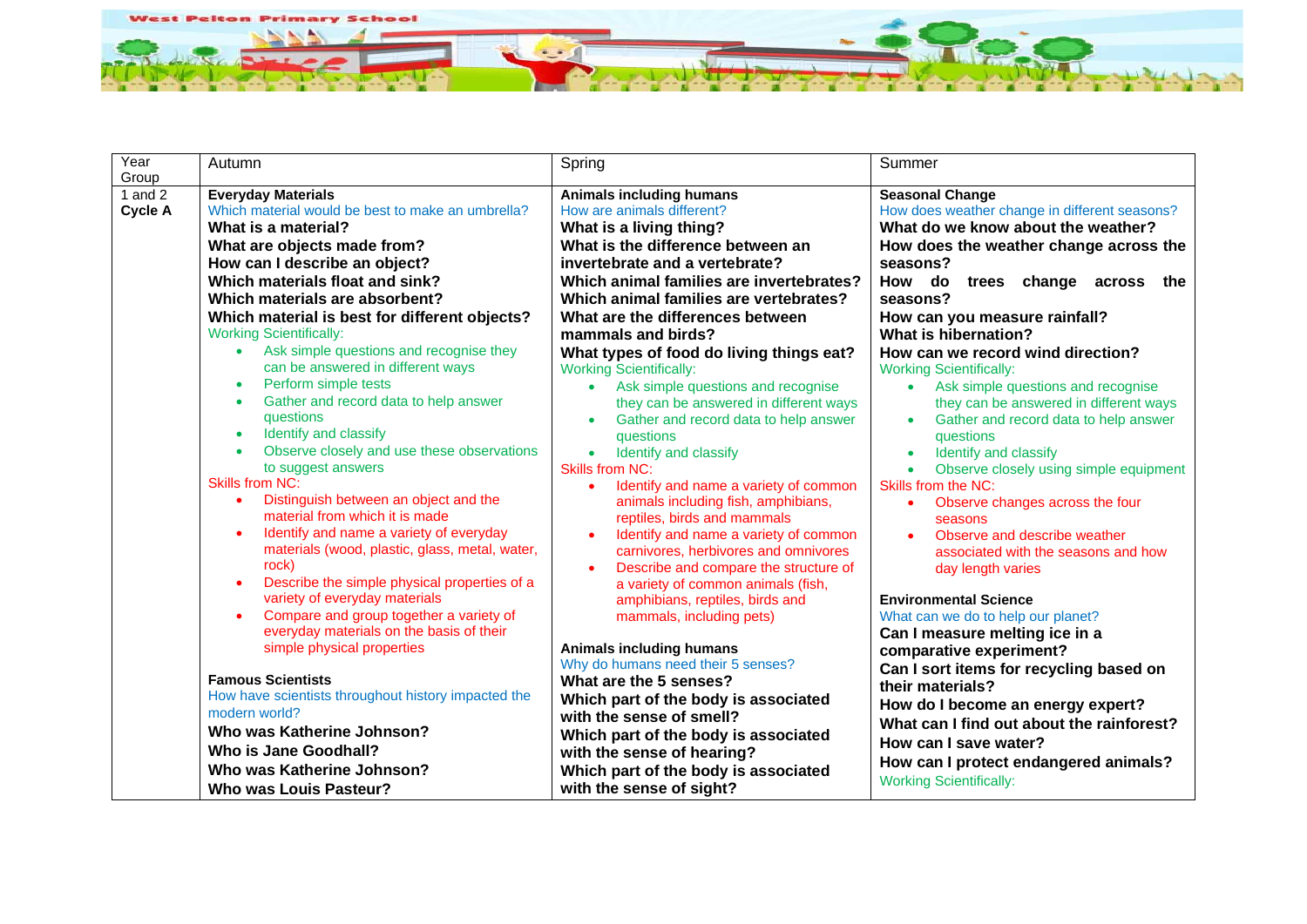

| Who was Caroline Herschel?<br>Who is Mae Jemison?<br><b>Working Scientifically:</b><br>Ask simple questions and recognise they<br>can be answered in different ways<br>Observe closely using simple equipment<br>$\bullet$<br><b>Skills from NC:</b><br>Using observations and ideas to answer<br>questions | Which part of the body is associated<br>with the sense of touch?<br>Which part of the body is associated<br>with the sense of taste?<br><b>Working Scientifically:</b><br>Ask simple questions and recognise<br>$\bullet$<br>they can be answered in different ways<br>Gather and record data to help answer<br>٠<br>questions<br>Identify and classify<br>٠<br>Observe closely using simple<br>٠<br>equipment<br><b>Skills from NC:</b><br>Identify, name, draw and label the basic<br>parts of the human body and say which<br>part of the body is associated with each<br>sense | Ask simple questions and recognise<br>$\bullet$<br>they can be answered in different ways<br>Observe closely using simple equipment<br>Perform simple tests<br>$\bullet$<br>Gather and record data to help answer<br>questions<br>Identify and classify<br><b>Skills From NC:</b><br>Using observations and ideas to answer<br>questions |
|-------------------------------------------------------------------------------------------------------------------------------------------------------------------------------------------------------------------------------------------------------------------------------------------------------------|------------------------------------------------------------------------------------------------------------------------------------------------------------------------------------------------------------------------------------------------------------------------------------------------------------------------------------------------------------------------------------------------------------------------------------------------------------------------------------------------------------------------------------------------------------------------------------|------------------------------------------------------------------------------------------------------------------------------------------------------------------------------------------------------------------------------------------------------------------------------------------------------------------------------------------|
|-------------------------------------------------------------------------------------------------------------------------------------------------------------------------------------------------------------------------------------------------------------------------------------------------------------|------------------------------------------------------------------------------------------------------------------------------------------------------------------------------------------------------------------------------------------------------------------------------------------------------------------------------------------------------------------------------------------------------------------------------------------------------------------------------------------------------------------------------------------------------------------------------------|------------------------------------------------------------------------------------------------------------------------------------------------------------------------------------------------------------------------------------------------------------------------------------------------------------------------------------------|

## **Curriculum Plan –** Science

|  | $\mathcal{L}_{\mathbf{A}}$<br>rour<br>. .<br>eal | Autumn<br><u>д</u> . | Sprinc | sum<br>ımer |
|--|--------------------------------------------------|----------------------|--------|-------------|
|--|--------------------------------------------------|----------------------|--------|-------------|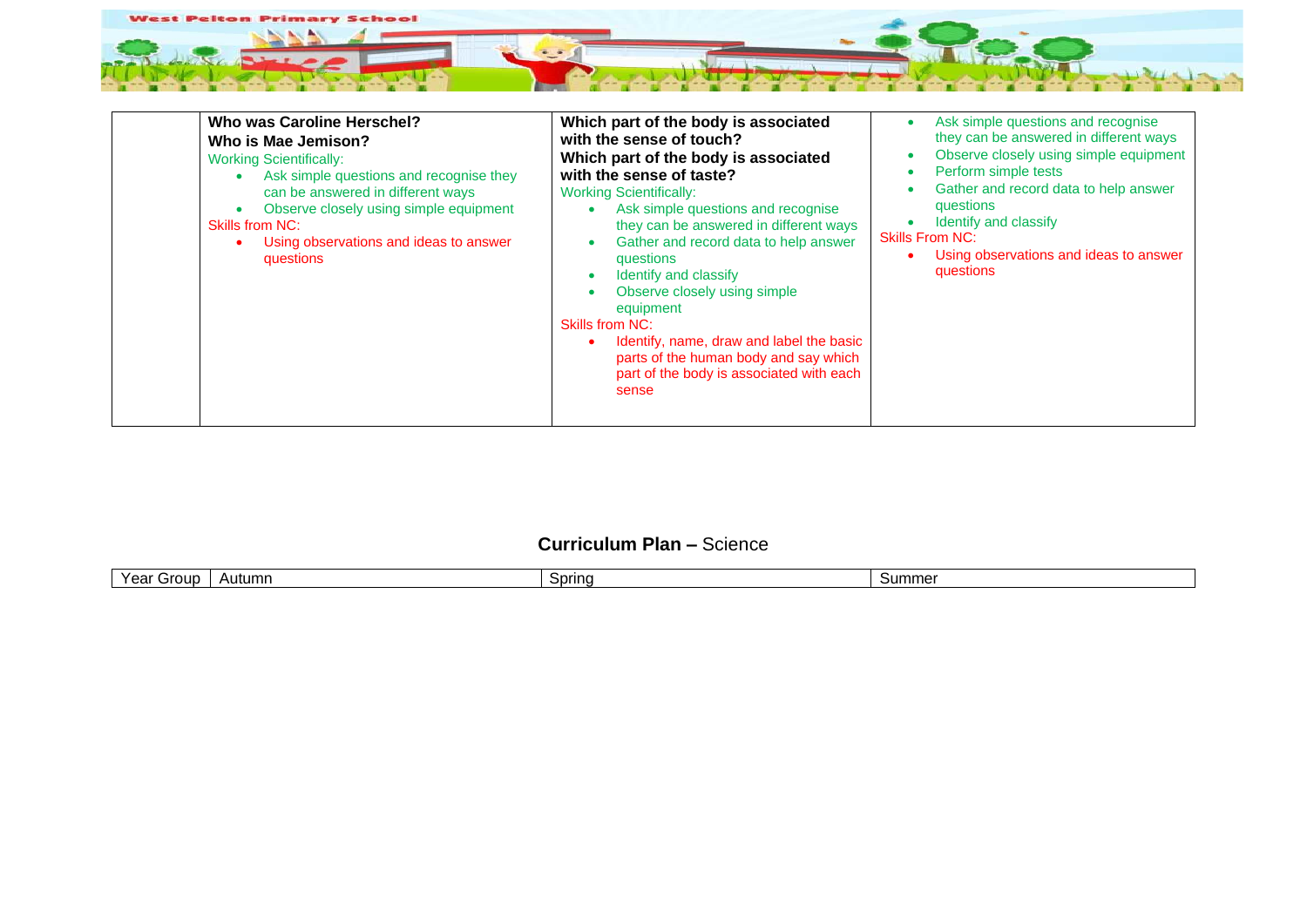

| 1 and $2$ | <b>Everyday materials</b>                                                                                                                                                                                                                                                                                                                                                                                                                                                                                                                                                                                                                  | <b>Plants</b>                                                                                                                                                                                                                                                                                                                                                                                                                                                                                                                                                                    | Living things and their habitats                                                                                                                                                                                                                                                                                                                                                                                                                                                                                                                                                                                                                                                                        |
|-----------|--------------------------------------------------------------------------------------------------------------------------------------------------------------------------------------------------------------------------------------------------------------------------------------------------------------------------------------------------------------------------------------------------------------------------------------------------------------------------------------------------------------------------------------------------------------------------------------------------------------------------------------------|----------------------------------------------------------------------------------------------------------------------------------------------------------------------------------------------------------------------------------------------------------------------------------------------------------------------------------------------------------------------------------------------------------------------------------------------------------------------------------------------------------------------------------------------------------------------------------|---------------------------------------------------------------------------------------------------------------------------------------------------------------------------------------------------------------------------------------------------------------------------------------------------------------------------------------------------------------------------------------------------------------------------------------------------------------------------------------------------------------------------------------------------------------------------------------------------------------------------------------------------------------------------------------------------------|
| Cycle B   | Why are certain materials used for certain things?                                                                                                                                                                                                                                                                                                                                                                                                                                                                                                                                                                                         | How do plants grow?                                                                                                                                                                                                                                                                                                                                                                                                                                                                                                                                                              | How does a habitat meet the needs of a living                                                                                                                                                                                                                                                                                                                                                                                                                                                                                                                                                                                                                                                           |
|           | Which materials are waterproof?                                                                                                                                                                                                                                                                                                                                                                                                                                                                                                                                                                                                            | How do I plant a bean?                                                                                                                                                                                                                                                                                                                                                                                                                                                                                                                                                           | thing?                                                                                                                                                                                                                                                                                                                                                                                                                                                                                                                                                                                                                                                                                                  |
|           | What material could be used to build a                                                                                                                                                                                                                                                                                                                                                                                                                                                                                                                                                                                                     | What types of plants grow in the wild?                                                                                                                                                                                                                                                                                                                                                                                                                                                                                                                                           | What are the characteristics of living                                                                                                                                                                                                                                                                                                                                                                                                                                                                                                                                                                                                                                                                  |
|           | wall?                                                                                                                                                                                                                                                                                                                                                                                                                                                                                                                                                                                                                                      | What is the difference between deciduous                                                                                                                                                                                                                                                                                                                                                                                                                                                                                                                                         | things?                                                                                                                                                                                                                                                                                                                                                                                                                                                                                                                                                                                                                                                                                                 |
|           | Is the wall I've built waterproof?                                                                                                                                                                                                                                                                                                                                                                                                                                                                                                                                                                                                         | and evergreen trees?                                                                                                                                                                                                                                                                                                                                                                                                                                                                                                                                                             | What is a habitat?                                                                                                                                                                                                                                                                                                                                                                                                                                                                                                                                                                                                                                                                                      |
|           | Which materials can withstand strong                                                                                                                                                                                                                                                                                                                                                                                                                                                                                                                                                                                                       | What are the parts of trees and plants                                                                                                                                                                                                                                                                                                                                                                                                                                                                                                                                           | What is a microhabitat?                                                                                                                                                                                                                                                                                                                                                                                                                                                                                                                                                                                                                                                                                 |
|           | winds?                                                                                                                                                                                                                                                                                                                                                                                                                                                                                                                                                                                                                                     | called?                                                                                                                                                                                                                                                                                                                                                                                                                                                                                                                                                                          | What lives in the desert habitat?                                                                                                                                                                                                                                                                                                                                                                                                                                                                                                                                                                                                                                                                       |
|           | Will the wall I've built withstand strong                                                                                                                                                                                                                                                                                                                                                                                                                                                                                                                                                                                                  | What changes occur to a tomato plant?                                                                                                                                                                                                                                                                                                                                                                                                                                                                                                                                            | What lives in a rainforest habitat?                                                                                                                                                                                                                                                                                                                                                                                                                                                                                                                                                                                                                                                                     |
|           | winds?                                                                                                                                                                                                                                                                                                                                                                                                                                                                                                                                                                                                                                     | What changes have occurred to my bean                                                                                                                                                                                                                                                                                                                                                                                                                                                                                                                                            | Can a city be a habitat?                                                                                                                                                                                                                                                                                                                                                                                                                                                                                                                                                                                                                                                                                |
|           | What is a mixture?                                                                                                                                                                                                                                                                                                                                                                                                                                                                                                                                                                                                                         | plant?                                                                                                                                                                                                                                                                                                                                                                                                                                                                                                                                                                           | Ask simple questions and recognise that<br>$\bullet$                                                                                                                                                                                                                                                                                                                                                                                                                                                                                                                                                                                                                                                    |
|           | Ask simple questions and recognise that they can                                                                                                                                                                                                                                                                                                                                                                                                                                                                                                                                                                                           | Ask simple questions and recognise that                                                                                                                                                                                                                                                                                                                                                                                                                                                                                                                                          | they can be answered in different ways                                                                                                                                                                                                                                                                                                                                                                                                                                                                                                                                                                                                                                                                  |
|           | be answered in different ways                                                                                                                                                                                                                                                                                                                                                                                                                                                                                                                                                                                                              | they can be answered in different ways                                                                                                                                                                                                                                                                                                                                                                                                                                                                                                                                           | Observe closely using simple equipment<br>$\bullet$                                                                                                                                                                                                                                                                                                                                                                                                                                                                                                                                                                                                                                                     |
|           | Observe closely using simple equipment<br>$\bullet$                                                                                                                                                                                                                                                                                                                                                                                                                                                                                                                                                                                        | Observe closely using simple equipment                                                                                                                                                                                                                                                                                                                                                                                                                                                                                                                                           | Gather and record data to help answer<br>$\bullet$                                                                                                                                                                                                                                                                                                                                                                                                                                                                                                                                                                                                                                                      |
|           | Perform simple tests                                                                                                                                                                                                                                                                                                                                                                                                                                                                                                                                                                                                                       | Perform simple tests                                                                                                                                                                                                                                                                                                                                                                                                                                                                                                                                                             | questions                                                                                                                                                                                                                                                                                                                                                                                                                                                                                                                                                                                                                                                                                               |
|           | Gather and record data to help answer<br>$\bullet$                                                                                                                                                                                                                                                                                                                                                                                                                                                                                                                                                                                         | Gather and record data to help answer                                                                                                                                                                                                                                                                                                                                                                                                                                                                                                                                            | Identify and classify<br>$\bullet$                                                                                                                                                                                                                                                                                                                                                                                                                                                                                                                                                                                                                                                                      |
|           | questions                                                                                                                                                                                                                                                                                                                                                                                                                                                                                                                                                                                                                                  | questions                                                                                                                                                                                                                                                                                                                                                                                                                                                                                                                                                                        | <b>Skills from NC:</b>                                                                                                                                                                                                                                                                                                                                                                                                                                                                                                                                                                                                                                                                                  |
|           | Identify and classify<br>$\bullet$                                                                                                                                                                                                                                                                                                                                                                                                                                                                                                                                                                                                         | Identify and classify<br>$\bullet$                                                                                                                                                                                                                                                                                                                                                                                                                                                                                                                                               | $\bullet$                                                                                                                                                                                                                                                                                                                                                                                                                                                                                                                                                                                                                                                                                               |
|           |                                                                                                                                                                                                                                                                                                                                                                                                                                                                                                                                                                                                                                            |                                                                                                                                                                                                                                                                                                                                                                                                                                                                                                                                                                                  |                                                                                                                                                                                                                                                                                                                                                                                                                                                                                                                                                                                                                                                                                                         |
|           | $\bullet$                                                                                                                                                                                                                                                                                                                                                                                                                                                                                                                                                                                                                                  | Observe and describe how seeds and<br>$\bullet$                                                                                                                                                                                                                                                                                                                                                                                                                                                                                                                                  |                                                                                                                                                                                                                                                                                                                                                                                                                                                                                                                                                                                                                                                                                                         |
|           |                                                                                                                                                                                                                                                                                                                                                                                                                                                                                                                                                                                                                                            |                                                                                                                                                                                                                                                                                                                                                                                                                                                                                                                                                                                  |                                                                                                                                                                                                                                                                                                                                                                                                                                                                                                                                                                                                                                                                                                         |
|           |                                                                                                                                                                                                                                                                                                                                                                                                                                                                                                                                                                                                                                            |                                                                                                                                                                                                                                                                                                                                                                                                                                                                                                                                                                                  |                                                                                                                                                                                                                                                                                                                                                                                                                                                                                                                                                                                                                                                                                                         |
|           |                                                                                                                                                                                                                                                                                                                                                                                                                                                                                                                                                                                                                                            |                                                                                                                                                                                                                                                                                                                                                                                                                                                                                                                                                                                  |                                                                                                                                                                                                                                                                                                                                                                                                                                                                                                                                                                                                                                                                                                         |
|           |                                                                                                                                                                                                                                                                                                                                                                                                                                                                                                                                                                                                                                            |                                                                                                                                                                                                                                                                                                                                                                                                                                                                                                                                                                                  |                                                                                                                                                                                                                                                                                                                                                                                                                                                                                                                                                                                                                                                                                                         |
|           |                                                                                                                                                                                                                                                                                                                                                                                                                                                                                                                                                                                                                                            |                                                                                                                                                                                                                                                                                                                                                                                                                                                                                                                                                                                  |                                                                                                                                                                                                                                                                                                                                                                                                                                                                                                                                                                                                                                                                                                         |
|           |                                                                                                                                                                                                                                                                                                                                                                                                                                                                                                                                                                                                                                            |                                                                                                                                                                                                                                                                                                                                                                                                                                                                                                                                                                                  |                                                                                                                                                                                                                                                                                                                                                                                                                                                                                                                                                                                                                                                                                                         |
|           |                                                                                                                                                                                                                                                                                                                                                                                                                                                                                                                                                                                                                                            |                                                                                                                                                                                                                                                                                                                                                                                                                                                                                                                                                                                  |                                                                                                                                                                                                                                                                                                                                                                                                                                                                                                                                                                                                                                                                                                         |
|           |                                                                                                                                                                                                                                                                                                                                                                                                                                                                                                                                                                                                                                            |                                                                                                                                                                                                                                                                                                                                                                                                                                                                                                                                                                                  | micro-habitats                                                                                                                                                                                                                                                                                                                                                                                                                                                                                                                                                                                                                                                                                          |
|           |                                                                                                                                                                                                                                                                                                                                                                                                                                                                                                                                                                                                                                            |                                                                                                                                                                                                                                                                                                                                                                                                                                                                                                                                                                                  | Describe how animals obtain their food                                                                                                                                                                                                                                                                                                                                                                                                                                                                                                                                                                                                                                                                  |
|           |                                                                                                                                                                                                                                                                                                                                                                                                                                                                                                                                                                                                                                            |                                                                                                                                                                                                                                                                                                                                                                                                                                                                                                                                                                                  | from plants and other animals using the                                                                                                                                                                                                                                                                                                                                                                                                                                                                                                                                                                                                                                                                 |
|           |                                                                                                                                                                                                                                                                                                                                                                                                                                                                                                                                                                                                                                            |                                                                                                                                                                                                                                                                                                                                                                                                                                                                                                                                                                                  | idea of a simple food chain, and identify                                                                                                                                                                                                                                                                                                                                                                                                                                                                                                                                                                                                                                                               |
|           | Which material should I use?                                                                                                                                                                                                                                                                                                                                                                                                                                                                                                                                                                                                               |                                                                                                                                                                                                                                                                                                                                                                                                                                                                                                                                                                                  |                                                                                                                                                                                                                                                                                                                                                                                                                                                                                                                                                                                                                                                                                                         |
|           |                                                                                                                                                                                                                                                                                                                                                                                                                                                                                                                                                                                                                                            | humans need to survive?                                                                                                                                                                                                                                                                                                                                                                                                                                                                                                                                                          |                                                                                                                                                                                                                                                                                                                                                                                                                                                                                                                                                                                                                                                                                                         |
|           |                                                                                                                                                                                                                                                                                                                                                                                                                                                                                                                                                                                                                                            |                                                                                                                                                                                                                                                                                                                                                                                                                                                                                                                                                                                  |                                                                                                                                                                                                                                                                                                                                                                                                                                                                                                                                                                                                                                                                                                         |
|           | Which material is the stretchiest?                                                                                                                                                                                                                                                                                                                                                                                                                                                                                                                                                                                                         | and their adults?                                                                                                                                                                                                                                                                                                                                                                                                                                                                                                                                                                |                                                                                                                                                                                                                                                                                                                                                                                                                                                                                                                                                                                                                                                                                                         |
|           | Which materials are absorbent?                                                                                                                                                                                                                                                                                                                                                                                                                                                                                                                                                                                                             |                                                                                                                                                                                                                                                                                                                                                                                                                                                                                                                                                                                  |                                                                                                                                                                                                                                                                                                                                                                                                                                                                                                                                                                                                                                                                                                         |
|           |                                                                                                                                                                                                                                                                                                                                                                                                                                                                                                                                                                                                                                            |                                                                                                                                                                                                                                                                                                                                                                                                                                                                                                                                                                                  |                                                                                                                                                                                                                                                                                                                                                                                                                                                                                                                                                                                                                                                                                                         |
|           |                                                                                                                                                                                                                                                                                                                                                                                                                                                                                                                                                                                                                                            |                                                                                                                                                                                                                                                                                                                                                                                                                                                                                                                                                                                  |                                                                                                                                                                                                                                                                                                                                                                                                                                                                                                                                                                                                                                                                                                         |
|           |                                                                                                                                                                                                                                                                                                                                                                                                                                                                                                                                                                                                                                            |                                                                                                                                                                                                                                                                                                                                                                                                                                                                                                                                                                                  |                                                                                                                                                                                                                                                                                                                                                                                                                                                                                                                                                                                                                                                                                                         |
|           | <b>Skills from NC:</b><br>Distinguish between an object and the<br>material from which it was made<br>Describe the simple physical properties<br>of a variety of everyday materials and<br>group materials based on these<br>properties<br>Identify and compare the suitability of a<br>variety of everyday materials including<br>wood, metal, plastic, glass, brick, rock,<br>paper and cardboard for particular uses<br><b>Everyday materials</b><br>How can materials be changed?<br>How can the shape of solid objects be<br>changed?<br>What is the different between raw and<br>synthetic materials?<br>Why do we change materials? | <b>Skills from NC:</b><br>bulbs grow into mature plants<br>Find out and describe how plants need<br>water, light and a suitable temperature to<br>grow and stay healthy<br>Identify and describe the basic structure of<br>a variety of common flowering plants,<br>including trees<br>Animals including humans<br>What do animals need to survive?<br>Can you describe what animals, including<br>Can you sort and match young animals<br>Can you explore how humans change as<br>they grow into adults?<br>Can you explore how butterflies change<br>as they grow into adults? | Explore and compare the difference<br>between things that are living, dead and<br>things that have never been alive<br>Identify that most living things live in<br>$\bullet$<br>habitats to which they are suited and<br>describe how different habitats provide<br>the basic needs of different kinds of<br>animals or plants and how they depend<br>on each other<br>Identify and name a variety of plants<br>$\bullet$<br>and animals in their habitats, including<br>and name different sources of food<br>Animals including humans<br>What do humans need to do to stay healthy?<br>What are the different parts of the human<br>body?<br>Why is exercise so important?<br>What is a healthy diet? |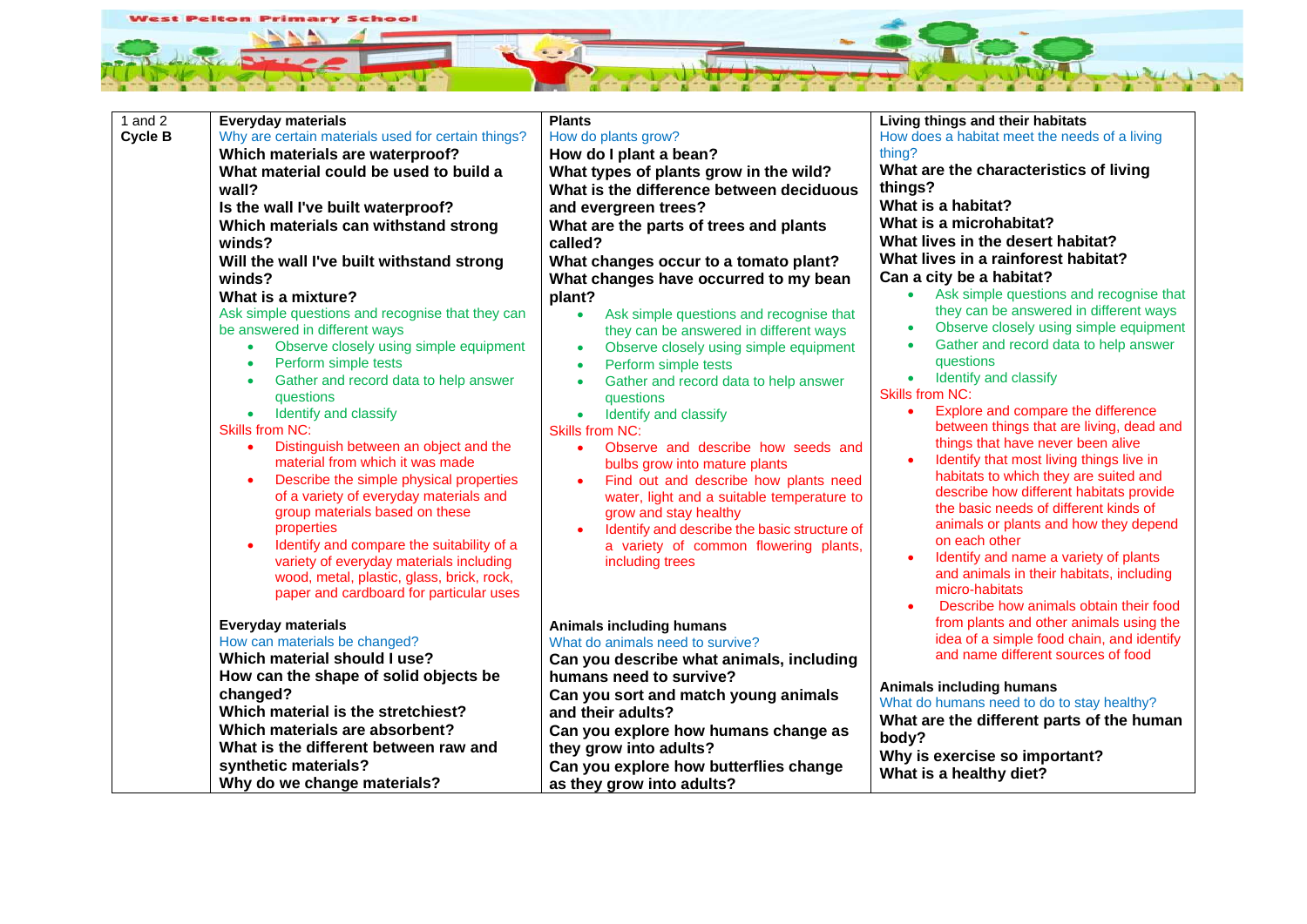

| Ask simple questions and recognise that<br>$\bullet$<br>they can be answered in different ways<br>Observe closely using simple equipment<br>$\bullet$<br>Perform simple tests<br>$\bullet$<br>Gather and record data to help answer<br>$\bullet$<br>questions<br>Identify and classify<br>$\bullet$<br><b>Skills From NC:</b><br>Identify and compare the suitability of a<br>variety of everyday materials including<br>wood, metal, plastic, glass, brick, rock,<br>paper and cardboard for particular uses<br>Find out how the shapes of solid objects<br>made from some materials can be<br>changed by squashing, bending, twisting<br>stretching | Can you explore how frogs change as<br>they grow into adults?<br>Can you explore how flies change as they<br>grow into adults?<br>Ask simple questions and recognise that<br>$\bullet$<br>they can be answered in different ways<br>Gather and record data to help answer<br>questions<br>Identify and classify<br>$\bullet$<br><b>Skills from NC:</b><br>Notice that animals, including humans,<br>$\bullet$<br>have offspring which grow into adults<br>Find out and describe the basic needs of<br>animals for survival (food, water, air) | How do our bodies change as we get<br>older?<br>Why is it important to be hygienic?<br>Whose job is it to keep us healthy?<br>Ask simple questions and recognise that<br>$\bullet$<br>they can be answered in different ways<br>Gather and record data to help answer<br>questions<br>Identify and classify<br>$\bullet$<br><b>Skills from NC:</b><br>Find out and describe the basic needs<br>$\bullet$<br>of animals, including humans, for<br>survival (food, water, air)<br>Describe the importance for humans of<br>$\bullet$<br>exercise, eating the right amounts of<br>different types of food, and hygiene |
|-------------------------------------------------------------------------------------------------------------------------------------------------------------------------------------------------------------------------------------------------------------------------------------------------------------------------------------------------------------------------------------------------------------------------------------------------------------------------------------------------------------------------------------------------------------------------------------------------------------------------------------------------------|-----------------------------------------------------------------------------------------------------------------------------------------------------------------------------------------------------------------------------------------------------------------------------------------------------------------------------------------------------------------------------------------------------------------------------------------------------------------------------------------------------------------------------------------------|---------------------------------------------------------------------------------------------------------------------------------------------------------------------------------------------------------------------------------------------------------------------------------------------------------------------------------------------------------------------------------------------------------------------------------------------------------------------------------------------------------------------------------------------------------------------------------------------------------------------|
|-------------------------------------------------------------------------------------------------------------------------------------------------------------------------------------------------------------------------------------------------------------------------------------------------------------------------------------------------------------------------------------------------------------------------------------------------------------------------------------------------------------------------------------------------------------------------------------------------------------------------------------------------------|-----------------------------------------------------------------------------------------------------------------------------------------------------------------------------------------------------------------------------------------------------------------------------------------------------------------------------------------------------------------------------------------------------------------------------------------------------------------------------------------------------------------------------------------------|---------------------------------------------------------------------------------------------------------------------------------------------------------------------------------------------------------------------------------------------------------------------------------------------------------------------------------------------------------------------------------------------------------------------------------------------------------------------------------------------------------------------------------------------------------------------------------------------------------------------|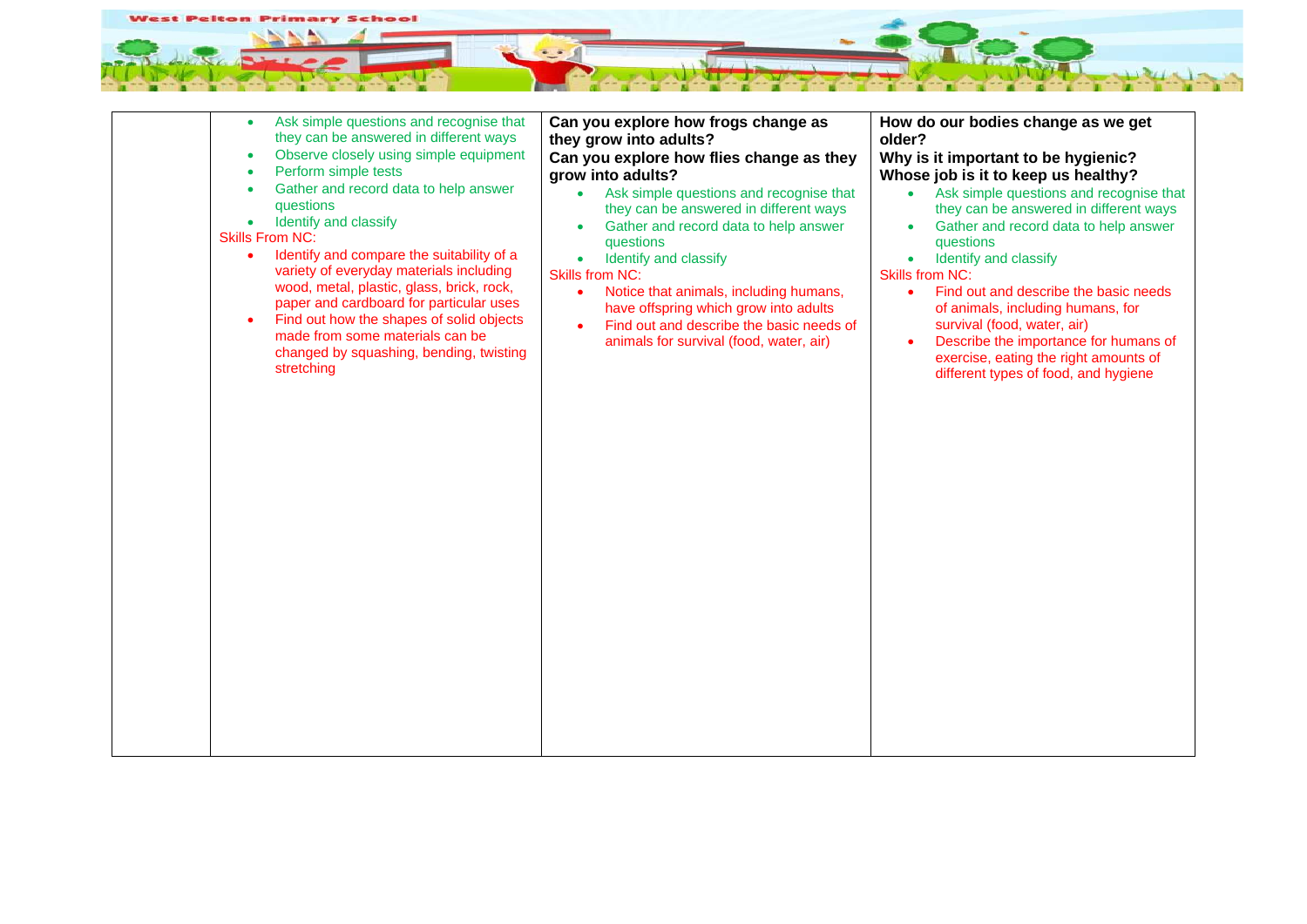

| Year           | Autumn                                                                                | Spring                                                                        | Summer                                                                                                  |
|----------------|---------------------------------------------------------------------------------------|-------------------------------------------------------------------------------|---------------------------------------------------------------------------------------------------------|
| Group          |                                                                                       |                                                                               |                                                                                                         |
| $3$ and $4$    | <b>Forces and magnets</b>                                                             | <b>Animals including Humans</b>                                               | <b>Plants</b>                                                                                           |
| <b>Cycle A</b> | How does a magnet work?                                                               | Why do animals have skeletons?                                                | What do our plants need to stay healthy?                                                                |
|                | What are non-contact forces?                                                          | What are the organs and why do we need                                        | What conditions could we change to                                                                      |
|                | What are magnets?                                                                     | them?                                                                         | investigate the growth of a plant?                                                                      |
|                | How does a compass work?                                                              | What are the functions of the human                                           | What are the parts and functions of a                                                                   |
|                | How can we see a magnetic field?                                                      | skeleton?                                                                     | plant?                                                                                                  |
|                | How can we tell if a material is magnetic                                             | What are the major bones in the human                                         | What are the parts and functions of a                                                                   |
|                | or not?                                                                               | body?                                                                         | flower?                                                                                                 |
|                | What are some uses of magnetic                                                        | How do muscles work with bones to create                                      | What are the parts of a plant's life cycle?                                                             |
|                | materials?                                                                            | movement?                                                                     | How does a plant transport water?                                                                       |
|                | Working scientifically:<br>-Ask relevant questions and use different types            | How does human anatomy compare with                                           | How do plants adapt to different                                                                        |
|                | of scientific enquiries to answer them                                                | other animals?                                                                | environments?                                                                                           |
|                | -Set up simple practical enquiries, comparative                                       | How is oxygen transported around our                                          | <b>Working scientifically:</b>                                                                          |
|                | and fair tests                                                                        | bodies?                                                                       | -Ask relevant questions and use different types of                                                      |
|                | -Make systematic and careful observations and                                         | Working scientifically:<br>-Ask relevant questions and use different types of | scientific enquiries to answer them                                                                     |
|                | take accurate measurements using standard                                             | scientific enquiries to answer them                                           | -Set up simple practical enquiries, comparative                                                         |
|                | units, using a range of equipment                                                     | -Set up simple practical enquiries, comparative and                           | and fair tests                                                                                          |
|                | -Record findings using simple scientific                                              | fair tests                                                                    | -Make systematic and careful observations and                                                           |
|                | language, drawings, labelled diagrams, keys,                                          | - Gather, record, classify and present data in a variety                      | take accurate measurements using standard                                                               |
|                | bar charts and tables                                                                 | of ways to help in answering questions                                        | units, using a range of equipment                                                                       |
|                | -Use straightforward scientific evidence to                                           | - Identify similarities, differences or changes related to                    | - Identify similarities, differences or changes                                                         |
|                | answer questions or support findings<br>-Use results to draw simple conclusions, make | simple scientific ideas and processes                                         | related to simple scientific ideas and processes                                                        |
|                | predictions for new values, suggest                                                   | - Use straightforward scientific evidence to answer                           | -Record findings using simple scientific language,<br>drawings, labelled diagrams, keys, bar charts and |
|                | improvements and raise further questions                                              | questions or support findings                                                 | tables                                                                                                  |
|                | <b>Skills from NC:</b>                                                                | -Use results to draw simple conclusions, make                                 | -Use straightforward scientific evidence to                                                             |
|                | -compare how things move on different surfaces                                        | predictions for new values, suggest improvements                              | answer questions or support findings                                                                    |
|                | -notice that some forces need contact between                                         | and raise further questions<br><b>Skills from NC:</b>                         | -Use results to draw simple conclusions, make                                                           |
|                | two objects, but magnetic forces act at a                                             | -Identify that humans and some animals have                                   | predictions for new values, suggest                                                                     |
|                | distance                                                                              | skeletons and muscles for support, protection and                             | improvements and raise further questions                                                                |
|                | -observe how magnets attract or repel each                                            | movements                                                                     | <b>Skills from NC:</b>                                                                                  |
|                | other and attract some materials but not others                                       |                                                                               | -Identify and describe the functions of different                                                       |
|                | -compare and group together a variety of                                              | <b>Animals including Humans</b>                                               | parts of flowering plants: roots, stem/trunk,                                                           |
|                | everyday materials on the basis of whether they                                       | What types of nutrition do different animals need?                            | leaves, flowers                                                                                         |
|                | are attracted to a magnet ad identify some<br>magnetic materials                      | What are the different types of nutrients                                     | -explore the requirements of plants for life and                                                        |
|                | -describe magnets as having two poles                                                 | provided from food?                                                           | growth (air, light, water, nutrients from soil, and<br>room to grow) and how they vary from plant to    |
|                |                                                                                       | What are the nutritional values of different                                  | plant                                                                                                   |
|                |                                                                                       | foods?                                                                        |                                                                                                         |
|                |                                                                                       |                                                                               |                                                                                                         |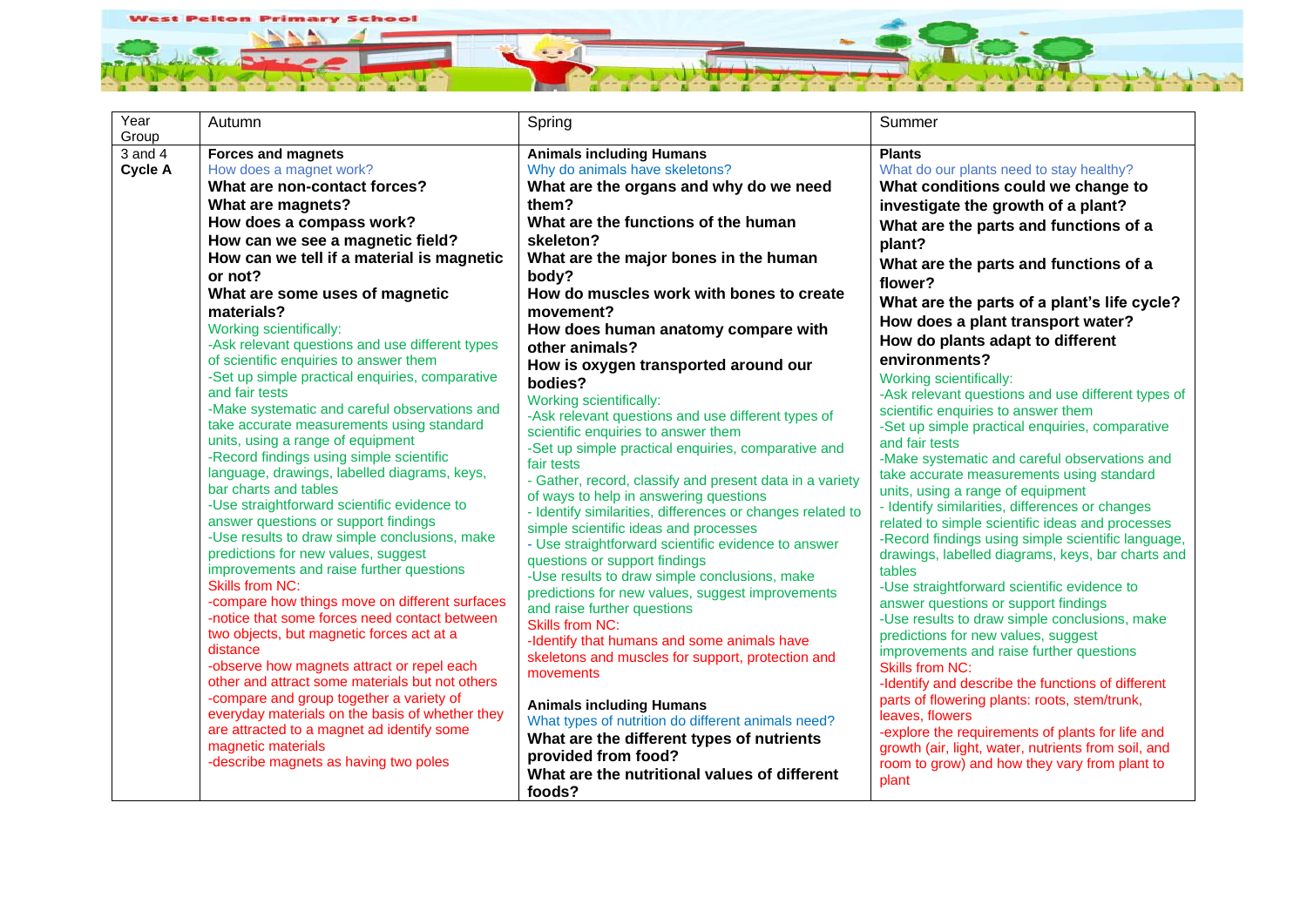

| -predict whether two magnets will attract or repel                    | What are the different food groups?                                                                      | - investigate the way in which water is                                                             |
|-----------------------------------------------------------------------|----------------------------------------------------------------------------------------------------------|-----------------------------------------------------------------------------------------------------|
| each other, depending on which way the poles                          | Why is a balanced diet needed to stay                                                                    | transported in plants                                                                               |
| are facing                                                            | healthy?                                                                                                 | -Explore the part that flowers play in the life cycle                                               |
| <b>Rocks</b>                                                          | Which foods do different animals eat?                                                                    | of flowering plants, including pollination, seed<br>formation and seed dispersal                    |
| Are all rocks the same?                                               | How can I carry out an investigation to find                                                             |                                                                                                     |
| How is igneous rock formed?                                           | out popular food for pets?                                                                               | Light                                                                                               |
| How is metamorphic rock formed?                                       | Working scientifically:                                                                                  | How are shadows formed?                                                                             |
| How is sedimentary rock formed?                                       | -Ask relevant questions and use different types of                                                       | What is light?                                                                                      |
| How can we identify different types of                                | scientific enquiries to answer them                                                                      | How can we see objects?                                                                             |
| rock?                                                                 | -Set up simple practical enquiries, comparative and                                                      | What is the difference between night and                                                            |
| How do the rocks on our Earth's surface                               | fair tests<br>- Gather, record, classify and present data in a variety                                   | day?                                                                                                |
| change?                                                               | of ways to help in answering questions                                                                   | Which materials are reflective?                                                                     |
| What are the steps in the rock cycle?                                 | - Identify similarities, differences or changes related to                                               | How are shadows formed?                                                                             |
| Working scientifically:                                               | simple scientific ideas and processes                                                                    | How can you change the size of a                                                                    |
| -Ask relevant questions and use different types                       | - Use straightforward scientific evidence to answer                                                      | shadow?                                                                                             |
| of scientific enquiries to answer them                                | questions or support findings                                                                            | Working scientifically:                                                                             |
| -Set up simple practical enquiries, comparative                       | -Use results to draw simple conclusions, make                                                            | -Ask relevant questions and use different types of                                                  |
| and fair tests                                                        | predictions for new values, suggest improvements                                                         | scientific enquiries to answer them                                                                 |
| -Make systematic and careful observations and                         | and raise further questions                                                                              | -Set up simple practical enquiries, comparative                                                     |
| take accurate measurements using standard                             | <b>Skills from NC:</b>                                                                                   | and fair tests                                                                                      |
| units, using a range of equipment                                     | -Identify that animals, including humans, need the<br>right types and amount of nutrition, and that they | -Make systematic and careful observations and                                                       |
| -Record findings using simple scientific                              | cannot make their own food; they get nutrition from                                                      | take accurate measurements using standard                                                           |
| language, drawings, labelled diagrams, keys,<br>bar charts and tables | what they eat                                                                                            | units, using a range equipment<br>- Identify similarities, differences or changes                   |
| -Use straightforward scientific evidence to                           |                                                                                                          | related to simple scientific ideas and processes                                                    |
| answer questions or support findings                                  |                                                                                                          | -Record findings using simple scientific language,                                                  |
| -Use results to draw simple conclusions, make                         |                                                                                                          | drawings, labelled diagrams, keys, bar charts and                                                   |
| predictions for new values, suggest                                   |                                                                                                          | tables                                                                                              |
| improvements and raise further questions                              |                                                                                                          | -Use straightforward scientific evidence to                                                         |
| <b>Skills from NC:</b>                                                |                                                                                                          | answer questions or support findings                                                                |
| -compare and group together different kinds of                        |                                                                                                          | -Use results to draw simple conclusions, make                                                       |
| rocks on the basis of their appearance and                            |                                                                                                          | predictions for new values, suggest                                                                 |
| simple physical properties                                            |                                                                                                          | improvements and raise further questions                                                            |
| -describe in simple terms how fossils are formed                      |                                                                                                          | <b>Skills from NC:</b>                                                                              |
| when things that have lived are trapped within<br>rock                |                                                                                                          | -recognise that they need light in order to see<br>things and that the dark is the absence of light |
| - recognise that soils are made from rocks and                        |                                                                                                          | -notice that light is reflected from surfaces                                                       |
| organic matter                                                        |                                                                                                          | -recognise that light from the sun can be                                                           |
|                                                                       |                                                                                                          | dangerous and there are ways to protect their                                                       |
|                                                                       |                                                                                                          | eyes                                                                                                |
|                                                                       |                                                                                                          |                                                                                                     |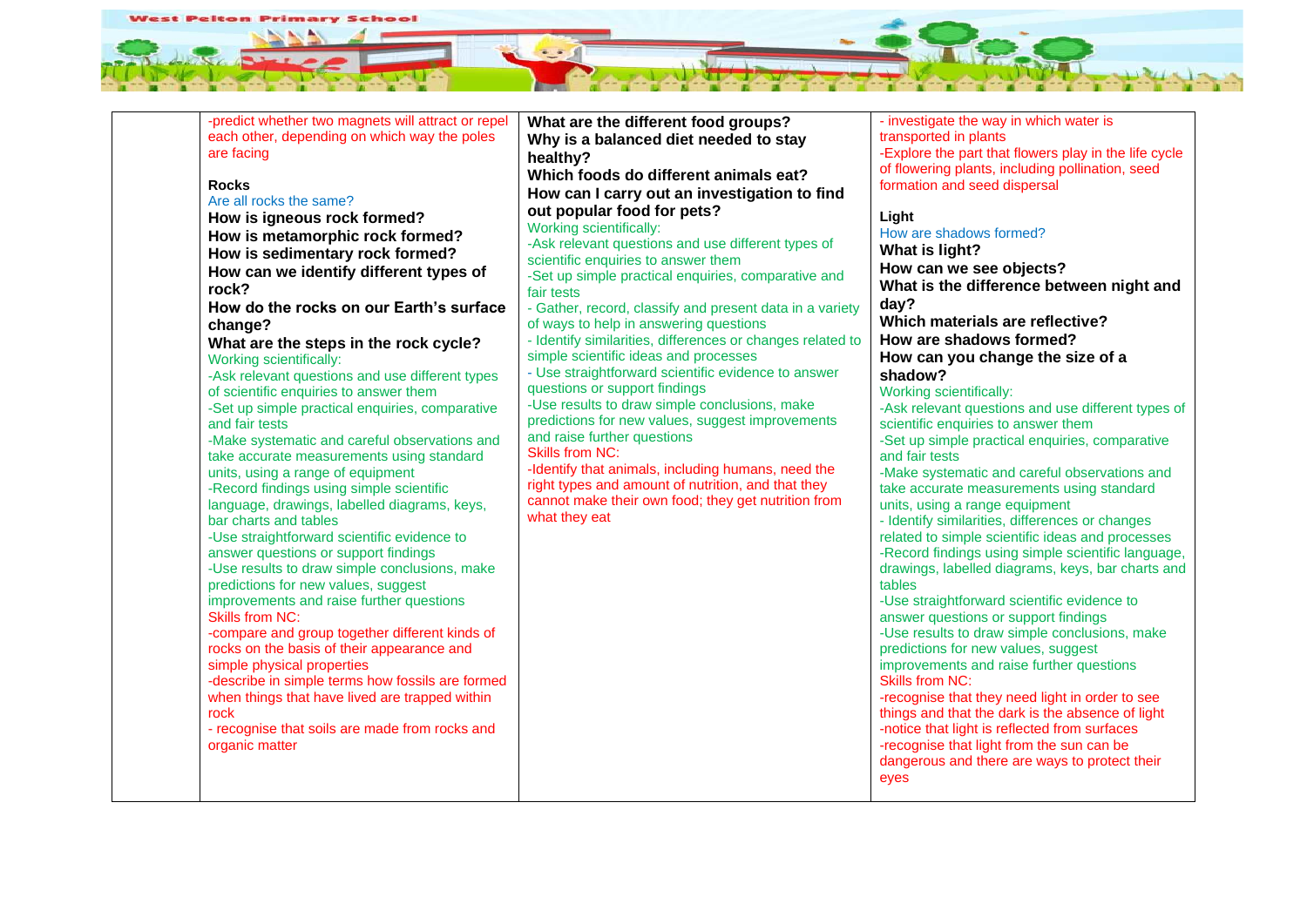

|  | I -Recognise that shadows are formed when the<br>light source is blocked by a solid object<br>I -find patterns in the way that the size of shadows<br>change |
|--|--------------------------------------------------------------------------------------------------------------------------------------------------------------|
|  |                                                                                                                                                              |

| Year<br>Group          | Autumn                                                                                                                                                                                                                                                                                                                                                                                                                                                                                                                                                                   | Spring                                                                                                                                                                                                                                                                                                                                                                                                                                                                                                                                                                                                                                                                                                      | Summer                                                                                                                                                                                                                                                                                                                                                                                                                                                                                                                                                                                                                                                                          |
|------------------------|--------------------------------------------------------------------------------------------------------------------------------------------------------------------------------------------------------------------------------------------------------------------------------------------------------------------------------------------------------------------------------------------------------------------------------------------------------------------------------------------------------------------------------------------------------------------------|-------------------------------------------------------------------------------------------------------------------------------------------------------------------------------------------------------------------------------------------------------------------------------------------------------------------------------------------------------------------------------------------------------------------------------------------------------------------------------------------------------------------------------------------------------------------------------------------------------------------------------------------------------------------------------------------------------------|---------------------------------------------------------------------------------------------------------------------------------------------------------------------------------------------------------------------------------------------------------------------------------------------------------------------------------------------------------------------------------------------------------------------------------------------------------------------------------------------------------------------------------------------------------------------------------------------------------------------------------------------------------------------------------|
| $3$ and $4$<br>Cycle B | Living things and their habitats<br>Why do animals live where they do?<br>What is an adaptation?<br>How are organisms adapted to hot<br>environments?<br>How are organisms adapted to cold<br>environments?<br>What adaptations do nocturnal animals<br>have?<br>How are organisms adapted to live<br>under water?<br>How are organisms adapted to live in the<br>deep sea?<br>Working scientifically:<br>-ask relevant questions and use different types<br>of scientific enquiries to answer them<br>-set up simple practical enquiries, comparative<br>and fair tests | <b>Animals including humans</b><br>How do humans digest their food?<br>What are the different parts of the human<br>digestive system?<br>What are the functions of the digestive<br>system?<br>What are the different types of teeth and their<br>functions?<br>What are the causes of tooth decay?<br>How can I make conclusions following a<br>scientific enquiry?<br>How are food chains constructed?<br>Working scientifically:<br>-Ask relevant questions and use different types of<br>scientific enquiries to answer them<br>-Set up simple practical enquiries, comparative and<br>fair tests<br>- Gather, record, classify and present data in a variety<br>of ways to help in answering questions | Sound<br>How are sounds made and heard?<br>What is sound?<br>How are different sounds produced?<br>What are pitch and frequency?<br>What do we mean by amplitude of<br>sound?<br>What is acoustics?<br>How can you make a string telephone?<br>Working scientifically:<br>-Ask relevant questions and use different types of<br>scientific enquiries to answer them<br>-Set up simple practical enquiries, comparative<br>and fair tests<br>-Make systematic and careful observations and<br>take accurate measurements using standard<br>units, using a range equipment<br>- Identify similarities, differences or changes<br>related to simple scientific ideas and processes |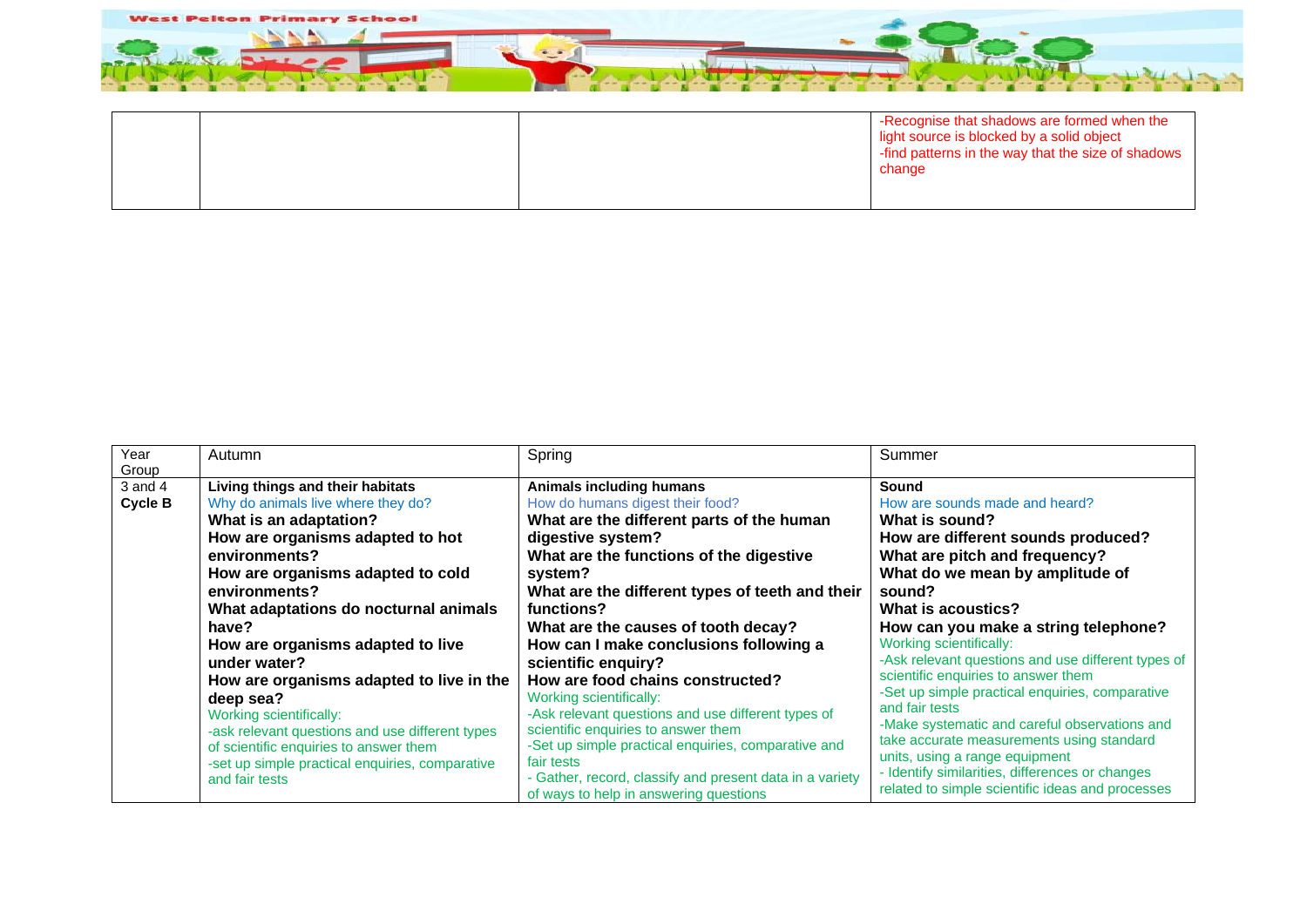

- gather, record, classify and present data in a variety of ways to help in answering questions - identify differences, similarities or changes related to simple scientific ideas and processes - report on findings from enquiries, including oral and written explanations, displays or presentations of results and conclusions Skills from NC: -recognise that living things can be grouped in a variety of ways -explore and use classification keys to help group, identify and name a variety of living things in their local and wider environment recognise that environments can change and that this can sometimes pose dangers to living things **States of matter** How does water look as a solid, liquid and gas? **What are the properties of solids, liquids and gases? How do particles behave inside solids, liquids and gases? What happens when you heat or cool each state of matter? What are changes of state and why do they take place? What are melting points and boiling points? Which substances do not fit into one state of matter?** Working scientifically: -ask relevant questions and use different types of scientific enquiries to answer them -set up simple practical enquiries, comparative and fair tests -make systematic and careful observations and, where appropriate, take accurate measurements using standard units, using a range of equipment, including thermometers and data **loggers** 

- Identify similarities, differences or changes related to simple scientific ideas and processes

- Use straightforward scientific evidence to answer questions or support findings

-Use results to draw simple conclusions, make predictions for new values, suggest improvements and raise further questions

Skills from NC:

-describe the simple functions of the basic parts of the digestive system in humans

-identify the different types of teeth in humans and their simple functions

## **Animals including humans**

Who is top of the food chain? **What is an ecosystem? How do we classify the diets of animals? Why are producers so important? How do we construct a food chain? How do we construct a food web?**

**What can cause disruptions to food webs?** Working scientifically:

-Ask relevant questions and use different types of scientific enquiries to answer them

-Set up simple practical enquiries, comparative and fair tests - Gather, record, classify and present data in a variety

of ways to help in answering questions

- Identify similarities, differences or changes related to simple scientific ideas and processes

- Use straightforward scientific evidence to answer questions or support findings

-Use results to draw simple conclusions, make predictions for new values, suggest improvements and raise further questions

Skills from NC:

- construct and interpret a variety of food chains, identifying producers, predators and prey

-Record findings using simple scientific language, drawings, labelled diagrams, keys, bar charts and tables

-Use straightforward scientific evidence to answer questions or support findings

-Use results to draw simple conclusions, make predictions for new values, suggest improvements and raise further questions Skills from NC

- identify how sounds are made, associating some of them with something vibrating -recognise that vibrations from sounds travel through a medium to the ear -find patterns between the pitch of a sound and features of the object that produced it - -find patterns between the volume of a sound and the strength of the vibrations that produced it -recognise that sounds get fainter as the distance from the sound source increases

## **Electricity**

Which materials will allow electricity to pass through? **What is static electricity? What are the different components in an electrical circuit? What are circuit diagrams? What are insulators and conductors? What happens in a circuit when we change the components? How much do we rely on electricity?** Working scientifically: -Ask relevant questions and use different types of scientific enquiries to answer them -Set up simple practical enquiries, comparative and fair tests -Make systematic and careful observations and take accurate measurements using standard units, using a range of equipment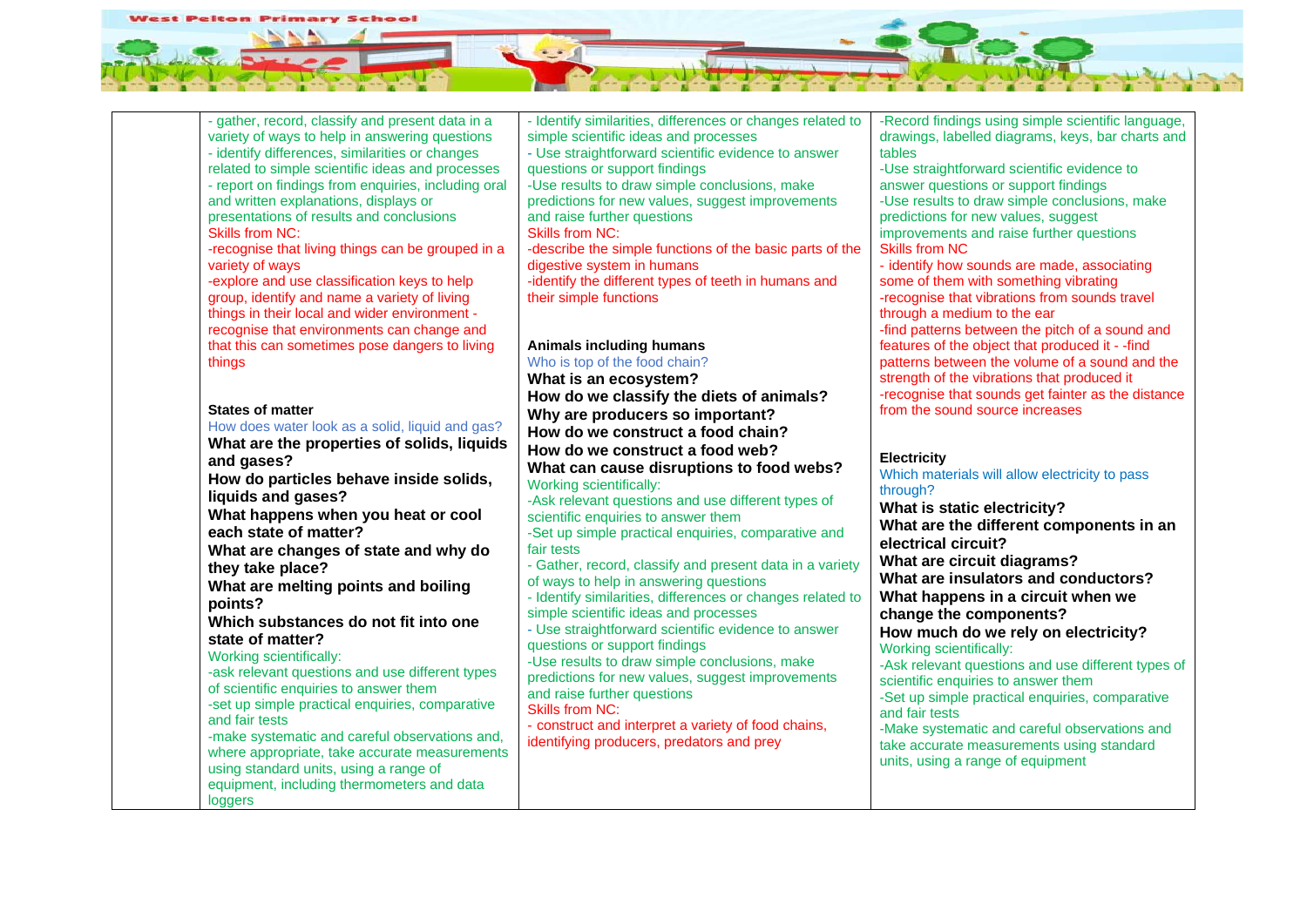

| -record findings using simple scientific language,<br>drawings, labelled diagrams, keys, bar charts,<br>and tables<br>- report on findings from enquiries, including oral<br>and written explanations, displays or<br>presentations of results and conclusions<br>-use straightforward scientific evidence to<br>answer questions or to support their findings<br><b>Skills from NC</b><br>- compare and group materials together,<br>according to whether they are solids, liquids or<br>gases<br>-observe that some materials change state when<br>they are heated or cooled, and measure or<br>research the temperature at which this happens<br>in degrees Celsius (°C) --identify the part played<br>by evaporation and condensation in the water<br>cycle and associate the rate of evaporation with<br>temperature | -Record findings using simple scientific language,<br>drawings, labelled diagrams, keys, bar charts and<br>tables<br>-Use straightforward scientific evidence to<br>answer questions or support findings<br>-Use results to draw simple conclusions, make<br>predictions for new values, suggest<br>improvements and raise further questions<br>Skills from NC:<br>- identify common appliances that run on<br>electricity<br>-construct a simple series electrical circuit,<br>identifying and naming its basic parts, including<br>cells, wires, bulbs, switches and buzzers<br>- identify whether or not a lamp will light in a<br>simple series circuit, based on whether or not the<br>lamp is part of a complete loop with a battery<br>- recognise that a switch opens and closes a<br>circuit and associate this with whether or not a<br>lamp lights in a simple series circuit<br>-recognise some common conductors and<br>insulators, and associate metals with being good<br>conductors |
|---------------------------------------------------------------------------------------------------------------------------------------------------------------------------------------------------------------------------------------------------------------------------------------------------------------------------------------------------------------------------------------------------------------------------------------------------------------------------------------------------------------------------------------------------------------------------------------------------------------------------------------------------------------------------------------------------------------------------------------------------------------------------------------------------------------------------|-----------------------------------------------------------------------------------------------------------------------------------------------------------------------------------------------------------------------------------------------------------------------------------------------------------------------------------------------------------------------------------------------------------------------------------------------------------------------------------------------------------------------------------------------------------------------------------------------------------------------------------------------------------------------------------------------------------------------------------------------------------------------------------------------------------------------------------------------------------------------------------------------------------------------------------------------------------------------------------------------------|
|                                                                                                                                                                                                                                                                                                                                                                                                                                                                                                                                                                                                                                                                                                                                                                                                                           |                                                                                                                                                                                                                                                                                                                                                                                                                                                                                                                                                                                                                                                                                                                                                                                                                                                                                                                                                                                                     |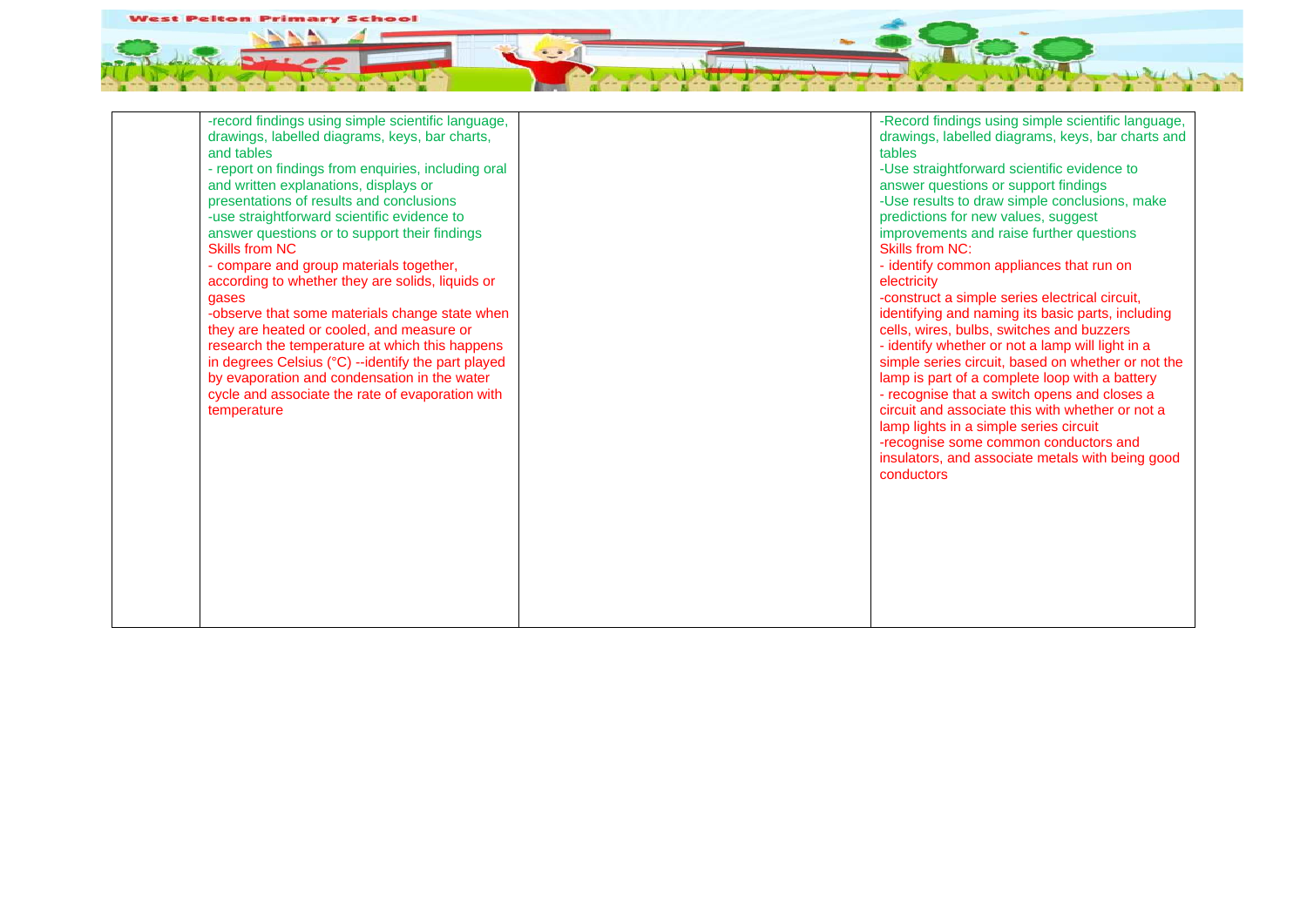

| Year Group     | Autumn                                                                                   | Spring                                                                                        | Summer                                                                                                 |
|----------------|------------------------------------------------------------------------------------------|-----------------------------------------------------------------------------------------------|--------------------------------------------------------------------------------------------------------|
| $5$ and $6$    | <b>Animals including humans</b>                                                          | Properties and changes of materials                                                           | Light                                                                                                  |
| <b>Cycle A</b> | What happens as humans get older?                                                        | Which changes can be reversed?                                                                | Can light bend round corners?                                                                          |
|                | What are the stages of human                                                             | What makes something pure?                                                                    | What is light and where does it come                                                                   |
|                | development?                                                                             | What makes something a mixture?                                                               | from?                                                                                                  |
|                | How do babies develop?                                                                   | What is a formulation?                                                                        | What is reflection and how can we use                                                                  |
|                | What are the main changes which take                                                     | How can we separate mixtures into pure                                                        | it?                                                                                                    |
|                | place during puberty?                                                                    | substances?                                                                                   | What is refraction and how can we use                                                                  |
|                | What changes take place during old                                                       | How can we separate a mixture of sand, salt                                                   | it?                                                                                                    |
|                | age?                                                                                     | and water?                                                                                    | How do we see light?                                                                                   |
|                | What is a gestation period?<br>How do gestation periods compare?                         | How can we separate river water into                                                          | Where do different colours come from?                                                                  |
|                | <b>Working scientifically:</b>                                                           | separate substances?                                                                          | What are some uses of light?                                                                           |
|                | - plan different types of scientific enquiries to                                        |                                                                                               | Working scientifically:                                                                                |
|                | answer questions, including recognising and                                              | What happens during a state change?                                                           | - plan different types of scientific enquiries to                                                      |
|                | controlling variables where necessary                                                    | What is a physical change and how can we                                                      | answer questions, including recognising and<br>controlling variables where necessary                   |
|                | - record data and results of increasing                                                  | identify them?                                                                                | - take measurements, using a range of scientific                                                       |
|                | complexity using scientific diagrams and<br>labels, classification keys, tables, scatter | What is a chemical reaction and how can we                                                    | equipment, with increasing accuracy and                                                                |
|                | graphs, bar and line graphs                                                              | identify them?                                                                                | precision, taking repeat readings when                                                                 |
|                | - identify scientific evidence that has been                                             | What is the difference between chemical and                                                   | appropriate                                                                                            |
|                | used to support or refute ideas or arguments                                             | physical changes?                                                                             | - record data and results of increasing complexity                                                     |
|                | - use test results to make predictions to set up                                         | What can we do to investigate chemical                                                        | using scientific diagrams and labels, classification                                                   |
|                | further comparative and fair tests                                                       | reactions?                                                                                    | keys, tables, scatter graphs, bar and line graphs<br>- identify scientific evidence that has been used |
|                | <b>Skills from NC:</b>                                                                   | What happens when we place metals into                                                        | to support or refute ideas or arguments                                                                |
|                | -describe the changes as humans develop to<br>old age                                    | acid?                                                                                         | - report and present findings from enquiries,                                                          |
|                |                                                                                          | Working scientifically:                                                                       | including conclusions, causal relationships and                                                        |
|                |                                                                                          | - plan different types of scientific enquiries to answer                                      | explanations of and degree of trust in results, in                                                     |
|                |                                                                                          | questions, including recognising and controlling                                              | oral and written forms such as displays and other                                                      |
|                |                                                                                          | variables where necessary                                                                     | presentations<br>- use test results to make predictions to set up                                      |
|                | Living things and their habitats                                                         | - take measurements, using a range of scientific                                              | further comparative and fair tests                                                                     |
|                | How do the life cycles of animals differ?                                                | equipment, with increasing accuracy and precision,                                            | Skills from NC                                                                                         |
|                | Why do plants have flowers?                                                              | taking repeat readings when appropriate<br>- record data and results of increasing complexity | - recognise that light appears to travel in straight                                                   |
|                | How do you clone a potato?                                                               | using scientific diagrams and labels, classification                                          | lines                                                                                                  |
|                |                                                                                          | keys, tables, scatter graphs, bar and line graphs                                             |                                                                                                        |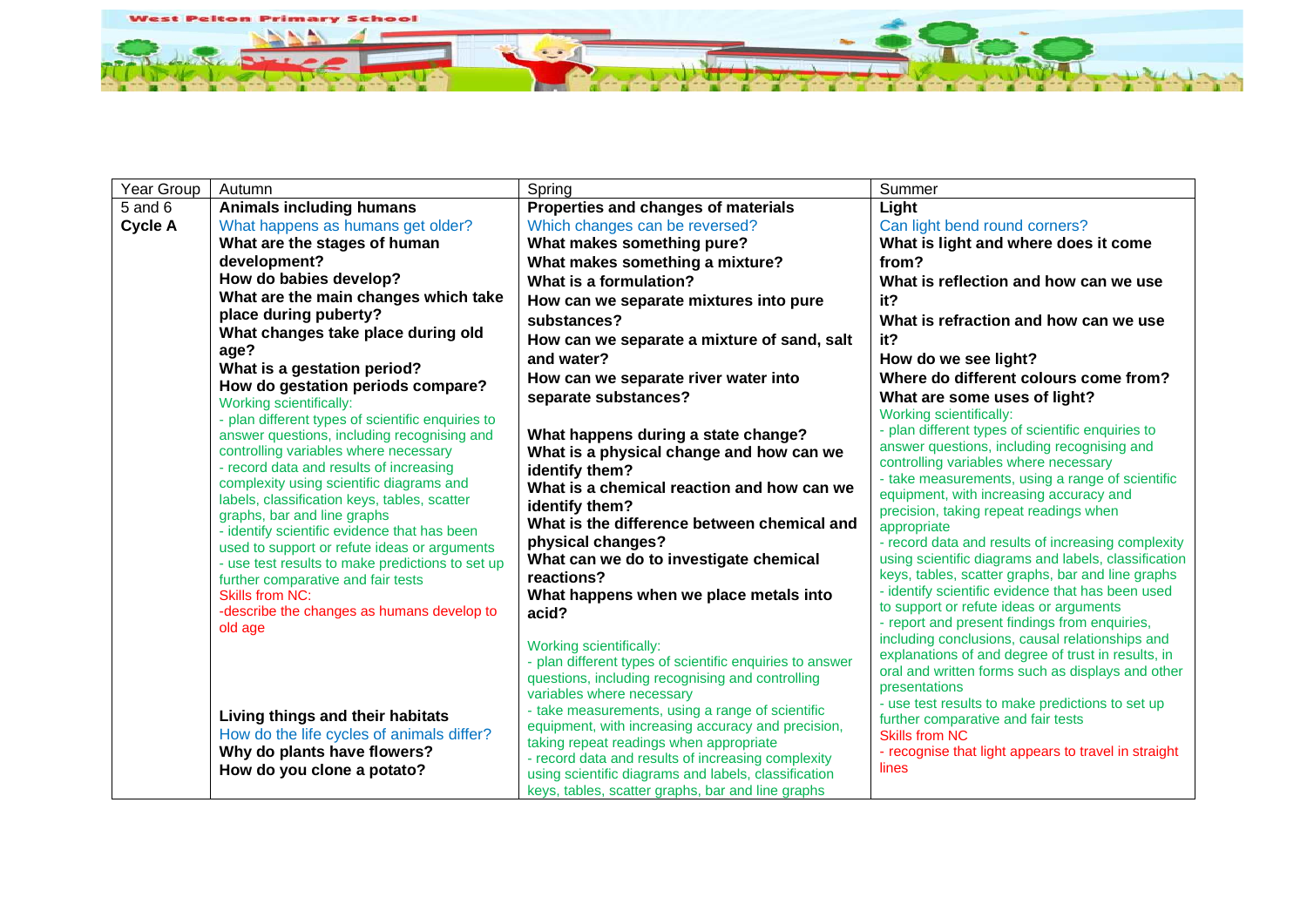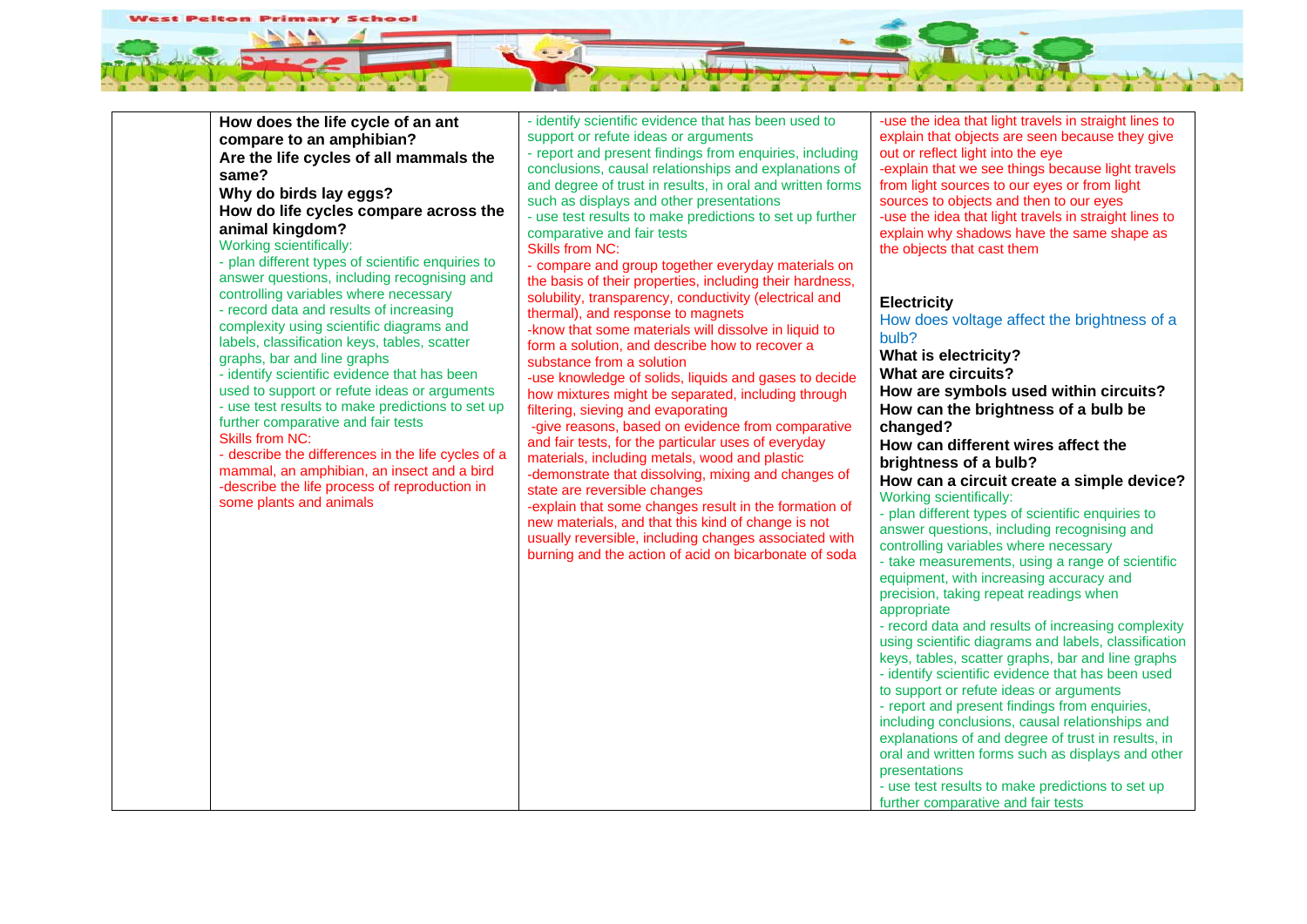

|  | <b>Skills from NC:</b><br>- associate the brightness of a lamp or the<br>volume of a buzzer with the number and voltage<br>of cells used in the circuit<br>-compare and give reasons for variations in how<br>components function, including the brightness of<br>bulbs, the loudness of buzzers and the on/off<br>position of switches |
|--|-----------------------------------------------------------------------------------------------------------------------------------------------------------------------------------------------------------------------------------------------------------------------------------------------------------------------------------------|
|  | -use recognised symbols when representing a                                                                                                                                                                                                                                                                                             |
|  | simple circuit in a diagram                                                                                                                                                                                                                                                                                                             |

| Year Group     | Autumn                                            | Spring                                                                                                     | Summer                                            |
|----------------|---------------------------------------------------|------------------------------------------------------------------------------------------------------------|---------------------------------------------------|
| $5$ and $6$    | Earth and space                                   | <b>Animals including Humans</b>                                                                            | <b>Forces</b>                                     |
| <b>Cycle B</b> | Why is time split into night and day?             | What is the circulatory system and how should                                                              | What are the forces affecting everyday            |
|                | What are solar and lunar eclipses?                | we take care of it?                                                                                        | objects?                                          |
|                | What is the solar system?                         | What are the parts of the circulatory system?                                                              | What are forces?                                  |
|                | How do the planets in the solar system            | What are the functions of the parts of the                                                                 | How can we measure the size of forces?            |
|                | differ?                                           | circulatory system?                                                                                        | What are contact forces?                          |
|                | What are stars and star constellations?           | How are nutrients and water carried through                                                                | What are non-contact forces?                      |
|                | What is the universe and what is it               | the system?                                                                                                | Which factors affect an object's ability to       |
|                | made from?                                        |                                                                                                            | float?                                            |
|                | What do astronomers do?                           | Working scientifically:                                                                                    | What impact do leavers and pulleyshave            |
|                | Working scientifically:                           | - plan different types of scientific enquiries to answer                                                   | on forces?                                        |
|                | - plan different types of scientific enquiries to | questions, including recognising and controlling                                                           | Working scientifically:                           |
|                | answer questions, including recognising and       | variables where necessary                                                                                  | - plan different types of scientific enquiries to |
|                | controlling variables where necessary             | - record data and results of increasing complexity<br>using scientific diagrams and labels, classification | answer questions, including recognising and       |
|                | - record data and results of increasing           | keys, tables, scatter graphs, bar and line graphs                                                          | controlling variables where necessary             |
|                | complexity using scientific diagrams and          |                                                                                                            |                                                   |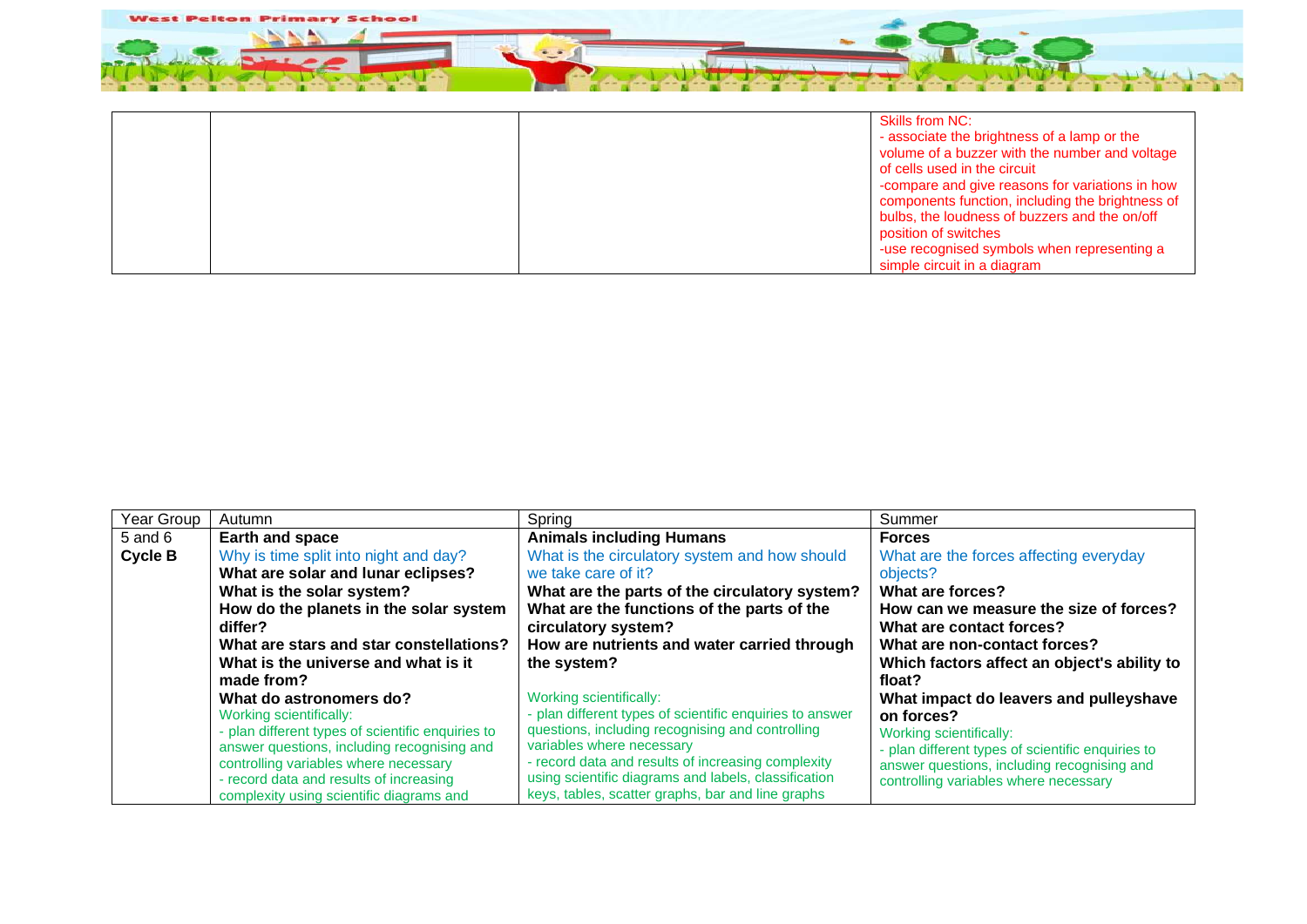

| labels, classification keys, tables, scatter      | - identify scientific evidence that has been used to     | - take measurements, using a range of scientific     |
|---------------------------------------------------|----------------------------------------------------------|------------------------------------------------------|
| graphs, bar and line graphs                       | support or refute ideas or arguments                     | equipment, with increasing accuracy and              |
| - identify scientific evidence that has been      | - use test results to make predictions to set up further | precision, taking repeat readings when               |
| used to support or refute ideas or arguments      | comparative and fair tests                               | appropriate                                          |
| - use test results to make predictions to set up  | <b>Skills from NC:</b>                                   | - record data and results of increasing complexity   |
| further comparative and fair tests                | -identify and name the main parts of the human           | using scientific diagrams and labels, classification |
| <b>Skills from NC:</b>                            | circulatory system, and describe the functions of the    | keys, tables, scatter graphs, bar and line graphs    |
| - describe the movement of the Earth, and         | heart, blood vessels and blood                           | - identify scientific evidence that has been used    |
| other planets, relative to the Sun                | - recognise the impact of diet, exercise, drugs and      | to support or refute ideas or arguments              |
| -describe the movement of the Moon relative       | lifestyle on the way their bodies function               | - report and present findings from enquiries,        |
| to the Earth                                      |                                                          | including conclusions, causal relationships and      |
| -describe the Sun, Earth and Moon as              |                                                          | explanations of and degree of trust in results, in   |
| approximately spherical bodies                    |                                                          | oral and written forms such as displays and other    |
| -use the idea of the Earth's rotation to explain  |                                                          | presentations                                        |
| day and night and the apparent movement of        |                                                          | - use test results to make predictions to set up     |
| the sun across the sky                            |                                                          | further comparative and fair tests                   |
|                                                   |                                                          | <b>Skills from NC:</b>                               |
|                                                   | <b>Animals including Humans</b>                          | - explain that unsupported objects fall towards      |
|                                                   | How are nutrients transported around the body?           | the Earth because of the force of gravity acting     |
|                                                   | What are the key parts of a healthy diet?                | between the Earth and the falling object             |
| <b>Evolution</b>                                  | Why do people with different lifestyles need             | - identify the effects of air resistance, water      |
| What can fossils tell us about the way            | different diets?                                         | resistance and friction, that act between moving     |
| animals have adapted over time?                   |                                                          | surfaces                                             |
| What is the theory of evolution?                  | What affect does exercise have on the                    | - recognise that some mechanisms, including          |
| How do fossils provide evidence for               | muscles?                                                 | levers, pulleys and gears, allow a smaller force to  |
| evolution?                                        | What happens to the circulatory system                   | have a greater effect                                |
| What are the different animal                     | during exercise?                                         |                                                      |
| kingdoms?                                         | What are medicinal drugs?                                |                                                      |
|                                                   | What are nicotine and alcohol?                           |                                                      |
| Which organism lived during each era              | Working scientifically:                                  | Living things and their habitats                     |
| of time?                                          | - plan different types of scientific enquiries to answer | How can living things be classified?                 |
| What impact have humans had on                    | questions, including recognising and controlling         | How can we classify plants and animals?              |
| plants and animals?                               | variables where necessary                                | What is the Linnaean system?                         |
| What impact are humans likely to have             | - record data and results of increasing complexity       | Which specific characteristics can we                |
| on life in the future?                            | using scientific diagrams and labels, classification     | observe to aid classification?                       |
| Working scientifically:                           | keys, tables, scatter graphs, bar and line graphs        | What is a microorganism?                             |
| - plan different types of scientific enquiries to | - identify scientific evidence that has been used to     | What are the different types of                      |
| answer questions, including recognising and       | support or refute ideas or arguments                     | microorganisms?                                      |
| controlling variables where necessary             | - use test results to make predictions to set up further | What are the characteristics of our local            |
| - record data and results of increasing           | comparative and fair tests                               | habitats?                                            |
| complexity using scientific diagrams and          | <b>Skills from NC:</b>                                   | Working scientifically:                              |
| labels, classification keys, tables, scatter      | - describe the ways in which nutrients and water are     |                                                      |
| graphs, bar and line graphs                       | transported within animals, including humans             |                                                      |